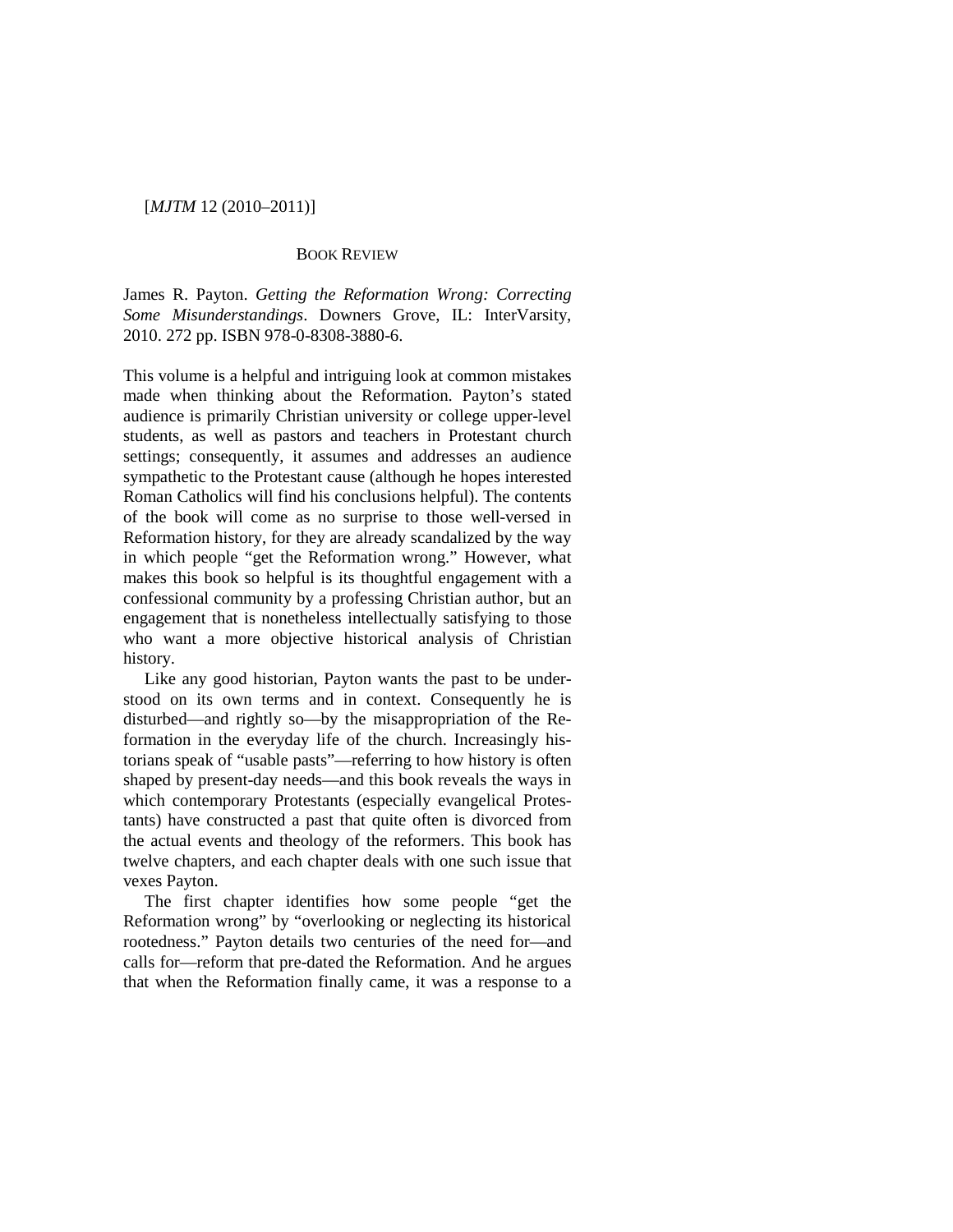### PAYTON *Getting the Reformation Wrong*

"deep yearning" and need for relevancy, not something that simply dropped out of the sky, so to speak, without any context.

The Renaissance was not simply a human-centered movement and the Reformation a God-centered movement—two polar opposites as some claim. Their relationship was far more complex than that, and in chapter 2 Payton shows how numerous Reformers were positively influenced by the Renaissance (especially Lutherans influenced by Northern humanism), and numerous Renaissance writers were not as godless as has often been assumed. He concludes by arguing that the Renaissance was actually a friend, not a foe, of the Reformation.

The third chapter debunks claims that portray the Reformation as a clarion call for truth from the moment of Luther's first challenge to the church. Rather, Payton argues, Luther's teaching evolved over the years (especially the early years), and the reforms were "actually quite messy." Here Payton's description is especially helpful, for he demonstrates well his claim that the early Reformation was "chaotic" as "German society jumped on the reforming horse and galloped off in all directions at once." A part of the chaotic nature of the Reformation was the reality that the reformers did not all agree with one another, and this is the focus of Payton's fourth chapter.

The fifth and six chapters seek to clarify misuses of the iconic doctrines *sola fide* and *sola scriptura*. Payton is convinced that the misuse of *sola fide* is the "most glaring" way of getting the Reformation wrong. His issue seems to be mainly with the worst excesses of evangelical Protestants who in their zeal to make converts (e.g., revivalists who get people to simply say a prayer and be saved) have downplayed the necessity of good works. His equating of the trivializing of grace and the business of faith of contemporary evangelists with the "doggerel Tetzel" is one of the most provocative parts of the book. Payton makes it clear that for numerous Reformers, *sola fide* did not preclude the necessity of good works. As for *sola scriptura*, Protestants need to remember that the Reformers did not reject all authority but Scripture. While Scripture was the only unquestioned authority, they understood the Church Fathers, creeds, and councils to be important subordinate authorities. Payton challenges Protestants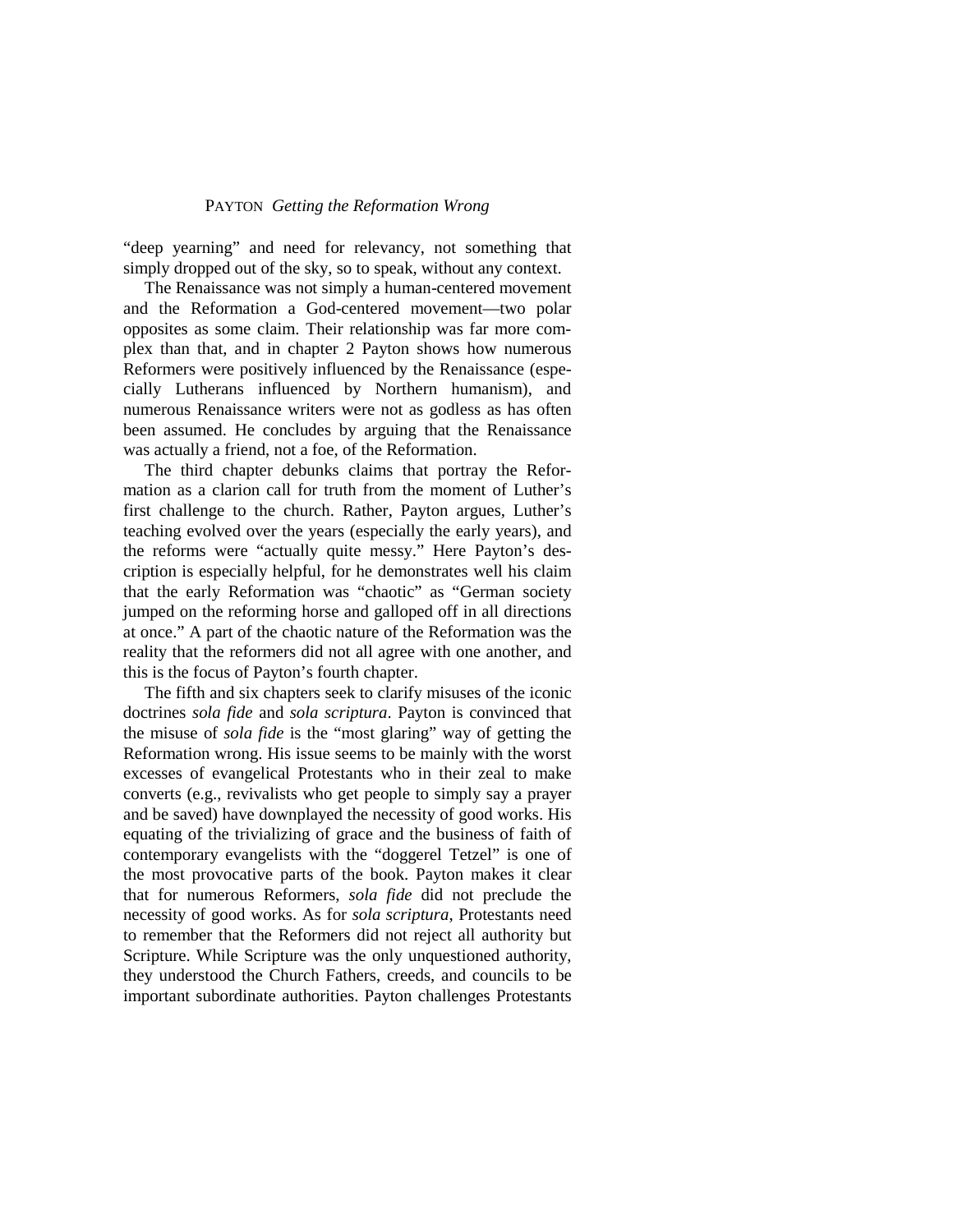### *McMaster Journal of Theology and Ministry* 12

to move away from a just-me-and-my-Bible approach to a position more faithful to the reformers, one that studies and respects the ancient traditions of the church.

Chapter 7 deals with how contemporary movements have uncritically embraced the Anabaptist movement. This is just one example of where Payton's concern is more with popular attitudes in the pews than what the academy is saying. He argues that Baptists did not have their origins in Anabaptism, but in seventeenth-century separatism in the Church of England. Scholars of Baptist history have argued this for decades, although regarding popular attitudes in Baptist churches Payton may be right. Payton also rightly notes that modern-day Mennonites, and other groups that trace their origins to sixteenth-century Anabaptists, often do not realize the remarkable diversity among early radical reformers often lumped together under the term "Anabaptists."

The eighth chapter details how reforms were taking place in the Roman Catholic Church, before, during, and after the Reformation, not just due to the need to respond to the crisis of Luther, et al.

Chapter 9 takes a unique turn, for it deals not with how contemporary Christians get the Reformation wrong, but rather, with how Protestant scholasticism got it wrong. Payton is not convinced by scholars who are sympathetic with post-Reformation developments, and argues that the fixation on logic and objectification of doctrine that characterized seventeenth-century Protestant scholasticism was a departure from Luther and other reformers.

As the book nears its conclusion Payton begins to ask probing questions of the legacy of the Reformation. His answer to the question "is the Reformation a success?" in chapter 10 may surprise many readers who assume that it was an unqualified success. The particular failures, disappointments, and divisions of Protestant leaders and movements, and the loss of vast swaths of land to the Jesuits and a spiritually invigorated Post-Tridentine Catholic Church, leads him to conclude that the "Jesuits have the best claim to being successful." This statement, no doubt, will challenge the triumphalism and hagiography of many Protestants.